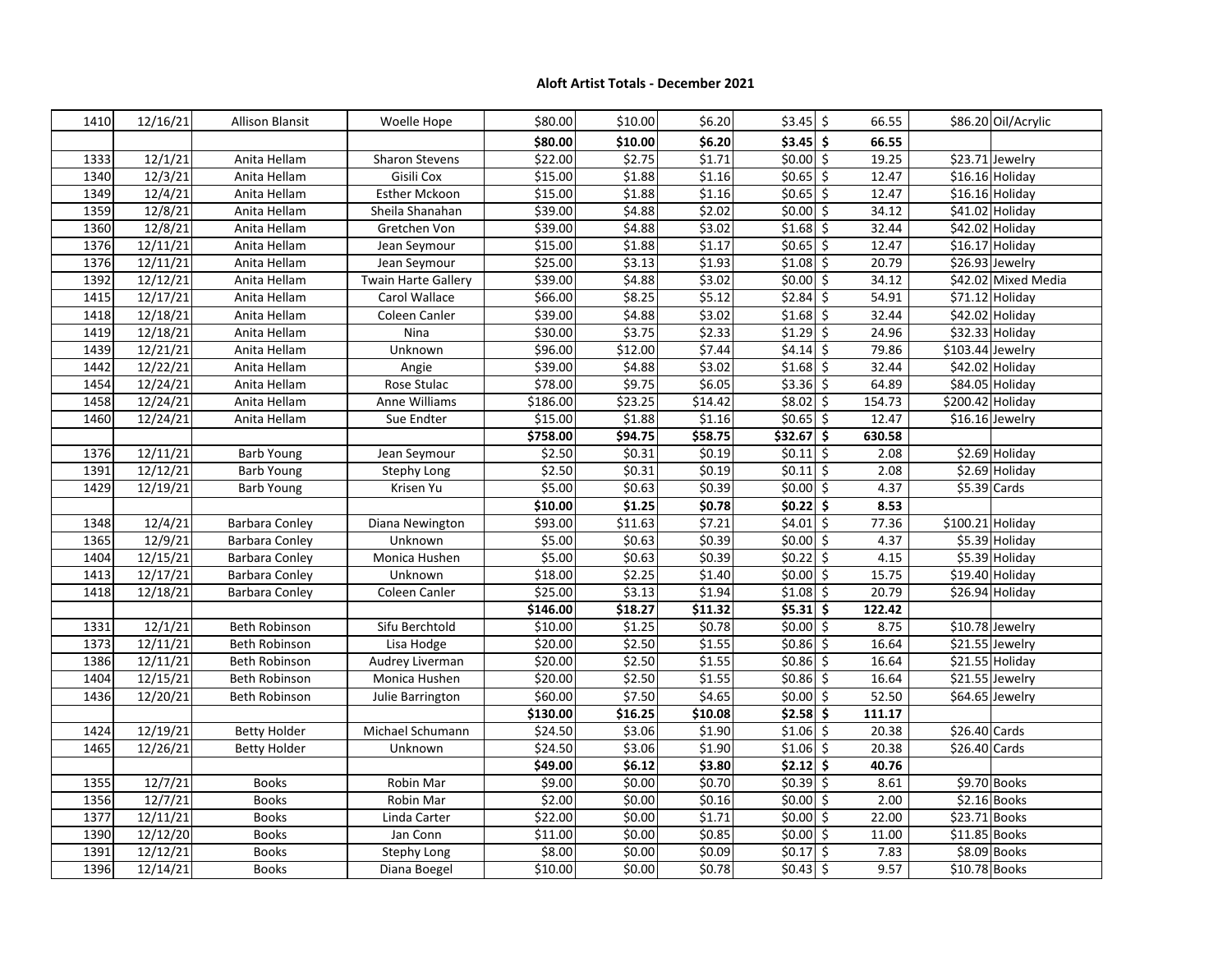| 1485         | 12/31/21             | <b>Books</b>                 | Barbara Conley         | \$4.00            | \$0.00            | \$0.31               | $$0.00$ \$               | 4.00           |                   | \$4.31 Books         |
|--------------|----------------------|------------------------------|------------------------|-------------------|-------------------|----------------------|--------------------------|----------------|-------------------|----------------------|
| 1485A        | 12/31/21             | <b>Books</b>                 | Unknown                | \$3.00            | \$0.00            | 50.23                | $$0.00$ \$               | 3.00           |                   | \$3.23 Books         |
|              |                      |                              |                        | \$69.00           |                   | \$5.35               | 50.43                    | 68.57          |                   |                      |
| 1344         | 12/4/21              | Cary McGrew                  | Mary Anderson          | \$6.00            | \$0.75            | \$0.47               | $$0.00$ \$               | 5.25           |                   | $$6.47$ Cards        |
| 1435         | 12/20/21             | Cary McGrew                  | Land Ormistom          | \$100.00          | \$12.50           | \$7.75               | $$4.31$ $$$              | 83.19          |                   | \$107.75 Oil/Acrylic |
| 1441         | 12/22/21             | Cary McGrew                  | Lorna Hunt             | \$6.00            | \$0.75            | \$0.47               | $$0.00$ \$               | 5.25           |                   | $$6.47$ Cards        |
| 1446         | 12/23/21             | Cary McGrew                  | Joy Faulkner           | \$6.00            | \$0.75            | \$0.47               | $$0.26$ \$               | 4.99           |                   | $$6.47$ Cards        |
|              |                      |                              |                        | \$118.00          | \$14.75           | \$9.16               | $$4.57$ \$               | 98.68          |                   |                      |
| 1352         | 12/5/21              | Chris Halley                 | Doug Wyers             | \$80.00           | \$10.00           | \$6.20               | $$3.45$ \$               | 66.55          |                   | \$86.20 Ceramics     |
| 1399         | 12/14/21             | Chris Halley                 | Maria French           | \$80.00           | \$10.00           | \$6.20               | $$0.00$ \$               | 70.00          |                   | \$86.20 Ceramics     |
| 1444         | 12/22/21             | Chris Halley                 | Marjorie Langdon       | \$60.00           | \$7.50            | \$4.65               | $$2.59$ \$               | 49.91          |                   | \$64.65 Ceramics     |
|              |                      |                              |                        | \$220.00          | \$27.50           | \$17.05              | $$6.04$ \$               | 186.46         |                   |                      |
| 1382         | 12/11/21             | Connie Cassinetto            | Unknown                | \$3.00            | \$0.38            | \$0.23               | $$0.00$ \$               | 2.62           |                   | $$3.23$ Cards        |
| 1485A        | 12/31/21             | Connie Cassinetto            | Unknown                | \$3.00            | \$0.38            | \$0.23               | $$0.00$ \$               | 2.62           |                   | $$3.23$ Cards        |
|              |                      |                              |                        | \$6.00            | \$0.76            | \$0.46               | $ 50.00 $ \$             | 5.24           |                   |                      |
| 1370         | 12/11/21             | Duane Papais                 | D'Angelo               | \$89.00           | \$11.13           | \$6.90               | $$3.84$ \$               | 74.03          |                   | \$95.90 Digital Art  |
| 1400         | 12/14/21             | Duane Papais                 | Monson                 | \$8.00            | \$1.00            | \$0.62               | $$0.34$ \$               | 6.66           |                   | $$8.62$ Cards        |
| 1401         | 12/15/21             | Duane Papais                 | Lorna Hunt             | \$12.00           | \$1.50            | \$0.93               | $\vert 50.00 \vert 5$    | 10.50          |                   | \$12.93 Holiday      |
| 1407         | 12/16/21             | Duane Papais                 | <b>Allison Blansit</b> | \$12.00           | \$1.50            | \$0.93               | $\frac{1}{50.52}$ \$     | 9.98           |                   | \$12.93 Holiday      |
|              |                      |                              |                        | \$121.00          | \$15.13           | \$9.38               | $$4.70$ \$               | 101.17         |                   |                      |
| 1358         | 12/8/21              | Eva Walker                   | Unknown                | \$5.50            | \$0.69            | \$0.43               | $\vert 50.00 \vert 5$    | 4.81           |                   | $$5.93$ Cards        |
| 1382         | 12/11/21             | Eva Walker                   | Unknown                | \$5.50            | \$0.69            | \$0.44               | $$0.00$ \$               | 4.81           |                   | $$5.94$ Cards        |
|              |                      |                              |                        | \$11.00           | \$1.38            | \$0.87               | $$0.00$ \$               | 9.62           |                   |                      |
| 1426         | 12/19/21             | Frames                       | Unknown                | \$1,365.66        | \$0.00            | $\overline{$}105.84$ | $$0.00$ \$               | 1,365.66       | \$1,471.50 Frames |                      |
| 1483         | 12/31/20             | Frames                       | Unknown                | \$4.00            | \$0.00            | \$0.31               | $$0.00$ \$               | 4.00           |                   | $$4.31$ Frames       |
|              |                      |                              |                        | \$1,369.66        | \$0.00            | \$106.15             | $ 50.00 $ \$             | 1,369.66       |                   |                      |
| 1334         |                      |                              |                        |                   |                   |                      |                          |                |                   |                      |
|              | 12/1/21              | Gail Szukalski               | <b>Sharon Stevens</b>  | \$28.00           | \$3.50            | \$0.31               | $$0.00$ \$               | 24.50          |                   | \$28.31 Jewelry      |
| 1342         | 12/3/21              | Gail Szukalski               | Unknown                | \$30.00           | \$3.75            | \$2.33               | $\vert 50.00 \vert 5$    | 26.25          |                   | \$32.33 Jewelry      |
| 1361         | 12/8/21              | Gail Szukalski               | Reggie Hein            | \$64.00           | \$8.00            | \$4.98               | $$2.76$ \$               | 53.24          |                   | \$68.98 Jewelry      |
| 1369         | 12/10/21             | Gail Szukalski               | Unknown                | \$28.00           | \$3.50            | \$2.17               | $$1.21$ \$               | 23.29          |                   | \$30.17 Jewelry      |
| 1369         | 12/10/21             | Gail Szukalski               | Unknown                | \$26.00           | \$3.25            | \$2.02               | $$1.12$ \$               | 21.63          |                   | \$28.02 Mixed Media  |
| 1374         | 12/11/21             | Gail Szukalski               | Gayle Rupf             | \$32.00           | \$4.00            | \$2.48               | $$0.00$ \$               | 28.00          |                   | \$34.48 Jewelry      |
| 1388         | 12/12/20             | Gail Szukalski               | Linda Goldemberg       | \$30.00           | \$3.75            | \$2.33               | $$1.29$ \$               | 24.96          |                   | \$32.33 Jewelry      |
| 1394         | 12/13/21             | Gail Szukalski               | Daniel O'Connell       | \$32.00           | \$4.00            | \$2.48               | $$0.00$ \$               | 28.00          |                   | \$34.48 Jewelry      |
| 1417         | 12/17/21             | Gail Szukalski               | Chris Halley           | \$15.00           | \$1.88            | \$1.16               | $$0.65$ \$               | 12.47          |                   | \$16.16 Mixed Media  |
| 1424         | 12/19/21             | Gail Szukalski               | Michael Schumann       | \$28.00           | \$3.50            | \$2.17               | $$1.21$ \$               | 23.29          |                   | \$30.17 Jewelry      |
| 1445         | 12/22/21             | Gail Szukalski               | Riley Hessler          | \$62.00           | \$7.75            | \$4.80               | $$0.00$ \$               | 54.25          |                   | \$66.80 Jewelry      |
| 1453         | 12/23/21             | Gail Szukalski               | Daniel O'Connel        | \$15.00           | \$1.88            | 51.16                | $$0.00$ \$               | 13.12          |                   | \$16.16 Mixed Media  |
| 1464         | 12/26/21             | Gail Szukalski               | Meaghan Hollge         | \$30.00           | \$3.75            | \$2.33               | $$1.29$ \$               | 24.96          |                   | \$32.33 Jewelry      |
| 1477         | 12/30/21             | Gail Szukalski               | Anita Hellam           | \$32.00           | \$4.00            | \$2.48               | $$1.38$ \$               | 26.62          |                   | \$34.48 Jewelry      |
|              |                      |                              |                        | \$452.00          | \$56.51           | \$33.20              | $$10.91$ $\sqrt{5}$      | 334.58         |                   |                      |
| 1389         | 12/20/20             | Gary Johnson                 | Kate Frederick         | \$25.00           | \$3.13            | \$1.94               | $$1.08$ \$               | 20.79          | $$26.94$ Cards    |                      |
| 1422         | 12/19/21             | Gary Johnson                 | Florence Nakamoto      | \$25.00           | \$3.13            | \$1.94               | $$1.08$ \$               | 20.79          | $$26.94$ Cards    |                      |
| 1423         | 12/19/21             | Gary Johnson                 | <b>Taylor Sheik</b>    | \$135.00          | \$16.88           | \$10.46              | $$5.82$ \$               | 112.30         |                   | \$145.46 Photography |
| 1424         | 12/19/21             | Gary Johnson                 | Michael Schumann       | \$25.00           | \$3.13            | \$1.94               | $$1.08$ \$               | 20.79          | $$26.94$ Cards    |                      |
| 1430         | 12/19/21             | Gary Johnson                 | Deborah Land           | \$25.00           | \$3.13            | \$1.94               | $$0.00$ \$               | 21.87          | $$26.94$ Cards    |                      |
| 1432<br>1438 | 12/20/21<br>12/21/21 | Gary Johnson<br>Gary Johnson | Al Medina<br>John Orr  | \$95.00<br>530.95 | \$11.88<br>\$3.87 | \$7.36<br>\$2.40     | $$4.09$ \$<br>$$1.33$ \$ | 79.03<br>25.75 | $$33.35$ Cards    | \$102.36 Photography |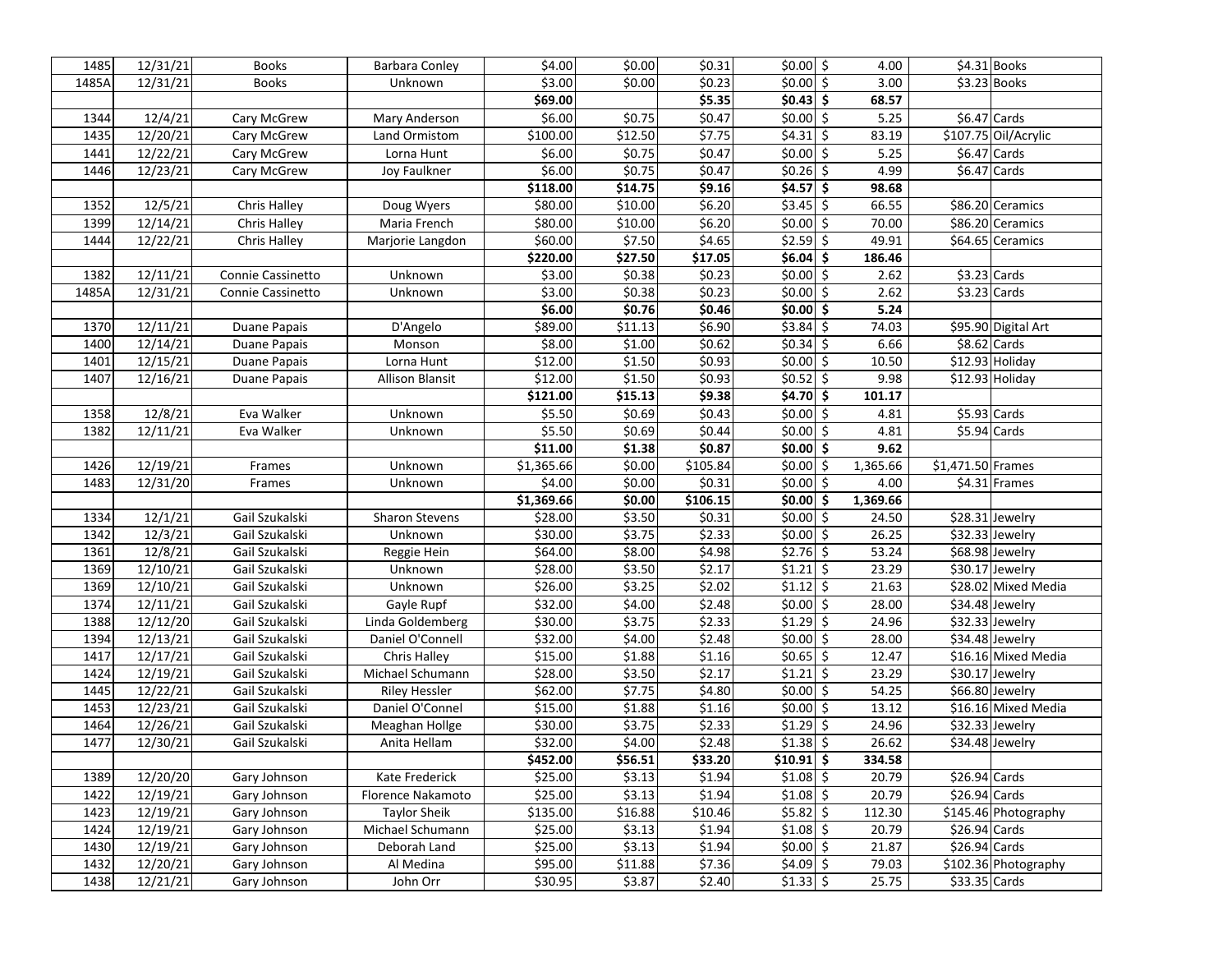| 1443         | 12/22/21             | Gary Johnson                 | Mike Kiriluk                        | \$25.00          | \$3.13             | \$1.94           | $$1.08$ \$                 | 20.79          | \$26.94 Cards  |                                |
|--------------|----------------------|------------------------------|-------------------------------------|------------------|--------------------|------------------|----------------------------|----------------|----------------|--------------------------------|
| 1454         | 12/24/21             | Gary Johnson                 | Rose Stulac                         | \$25.00          | \$3.13             | \$1.94           | $$1.08$ \$                 | 20.79          | $$26.94$ Cards |                                |
|              |                      |                              |                                     | \$410.95         | \$51.41            | \$31.85          | $$16.64$ \$                | 342.90         |                |                                |
| 1330         | 12/1/21              | Harry Nakamoto               | Richard Imlach                      | \$140.00         | \$17.50            | \$0.00           | $$0.00$ \$                 | 122.50         |                | \$140.00 Ceramics              |
| 1330         | 12/1/21              | Harry Nakamoto               | Richard Imlach                      | \$45.00          | \$5.63             | \$14.34          | $$2.37$ \$                 | 37.00          |                | \$59.34 Ceramics               |
| 1339         | 12/3/21              | Harry Nakamoto               | John Sharum                         | \$350.00         | \$43.75            | \$27.13          | $$15.09$ \$                | 291.16         |                | \$377.13 Ceramics              |
| 1352         | 12/5/21              | Harry Nakamoto               | Doug Wyers                          | \$125.00         | \$15.63            | \$9.69           | $$5.39$ \$                 | 103.98         |                | \$134.69 Ceramics              |
| 1360         | 12/8/21              | Harry Nakamoto               | Gretchen Von                        | \$50.00          | \$6.25             | \$3.88           | $$2.16$ \$                 | 41.59          |                | \$53.88 Ceramics               |
| 1366         | 12/9/21              | Harry Nakamoto               | Lorna Hunt                          | \$125.00         | \$15.63            | 59.69            | $$0.00$ \$                 | 109.37         |                | \$134.69 Ceramics              |
| 1367         | 12/9/21              | Harry Nakamoto               | <b>Ellen Stewart</b>                | \$350.00         | \$43.75            | \$27.13          | $$15.09$ \$                | 291.16         |                | \$377.13 Ceramics              |
| 1383         | 12/11/21             | Harry Nakamoto               | Steve Holdeman                      | \$90.00          | \$11.25            | \$6.98           | $$3.88$ \$                 | 74.87          |                | \$96.98 Ceramics               |
| 1414         | 12/18/24             | Harry Nakamoto               | Katelyn Sills                       | \$7.93           | \$0.00             | \$4.65           | $$0.00$ \$                 | 7.93           |                | \$12.58 Ceramics               |
| 1414         | 12/18/21             | Harry Nakamoto               | Katelyn Sills                       | \$52.07          | \$7.50             | \$0.00           | $$2.08$ \$                 | 42.49          |                | \$52.07 Ceramics               |
| 1416         | 12/17/21             | Harry Nakamoto               | <b>Rick Fields</b>                  | \$500.00         | \$62.50            | \$43.87          | $$21.75$ \$                | 415.75         |                | \$543.87 Ceramics              |
| 1431         | 12/20/21             | Harry Nakamoto               | Reggie Hein                         | \$130.00         | \$16.25            | \$10.08          | $$5.60$ \$                 | 108.15         |                | \$140.08 Ceramics              |
| 1437         | 12/21/21             | Harry Nakamoto               | Steven Baie                         | \$60.00          | \$7.50             | \$10.46          | 52.43                      | 49.56          |                | \$70.46 Ceramics               |
| 1437         | 12/21/21             | Harry Nakamoto               | Steven Baie                         | \$75.00          | \$0.00             | \$0.00           | $$0.00$ \$                 | 75.00          |                | \$75.00 Ceramics               |
| 1440         | 12/21/21             | Harry Nakamoto               | <b>Brett</b>                        | \$135.00         | \$16.88            | \$0.00           | $$5.40$ $$$                | 112.72         |                | \$135.00 Ceramics              |
| 1446         | 12/23/21             | Harry Nakamoto               | Joy Faulkner                        | \$55.00          | \$6.88             | \$4.26           | 52.37                      | 45.75          |                | \$59.26 Ceramics               |
| 1457         | 12/24/21             | Harry Nakamoto               | Anne Williams                       | \$350.00         | \$43.75            | \$27.12          | $$15.08$ \$                | 291.17         |                | \$377.12 Ceramics              |
| 1460         | 12/24/21             | Harry Nakamoto               | Sue Endter                          | \$30.00          | \$3.75             | \$2.33           | $$1.29$ $$$                | 24.96          |                | \$32.33 Ceramics               |
| 1481         | 12/30/21             | Harry Nakamoto               | Ann Williams                        | \$75.00          | \$9.38             | \$5.81           | $$3.23$ \$                 | 62.39          |                | \$80.81 Ceramics               |
|              |                      |                              |                                     | \$2,745.00       | \$333.75           | \$207.42         | \$103.21                   | \$<br>2,308.04 |                |                                |
| 1385         | 12/11/21             | Irene Deaver                 | Nancy Gordon                        | \$55.00          | \$6.88             | \$4.26           | $$2.37$ \$                 | 45.75          |                | \$59.26 Oil/Acrylic            |
|              |                      |                              |                                     |                  |                    |                  |                            |                |                |                                |
|              |                      |                              |                                     | \$55.00          | \$6.88             | \$4.26           | $$2.37$ \$                 | 45.75          |                |                                |
| 1348         | 12/4/21              | Jan Alcalde                  | Diana Newington                     | \$12.00          | \$1.50             | \$0.93           | $ 50.52 $ \$               | 9.98           |                | \$12.93 Holiday                |
| 1349         | 12/4/21              | Jan Alcalde                  | Esther McKoon                       | \$15.00          | \$1.88             | \$1.17           | $$0.65$ \$                 | 12.47          |                | \$16.17 Jewelry                |
| 1350         | 12/4/21              | Jan Alcalde                  | Susan Moore                         | \$42.43          | \$5.30             | \$3.48           | $$0.00$ \$                 | 37.13          |                | \$45.91 Photography            |
| 1350         | 12/4/21              | Jan Alcalde                  | Susan Moore                         | \$2.57           | \$0.32             | \$0.00           | $$0.00$ \$                 | 2.25           |                | \$2.57 Photography             |
| 1357         | 12/8/21              | Jan Alcalde                  | Carol Woods                         | \$12.00          | \$1.50             | \$0.93           | $\vert \xi 0.52 \vert \xi$ | 9.98           |                | \$12.93 Holiday                |
| 1376         | 12/11/21             | Jan Alcalde                  | Jean Seymour                        | \$3.00           | \$0.38             | \$0.24           | $$0.13$ \$                 | 2.49           | $$3.24$ Cards  |                                |
| 1400         | 12/14/21             | Jan Alcalde                  | Monson                              | \$4.00           | \$0.50             | \$0.31           | $$0.17$ \$                 | 3.33           |                | $$4.31$ Cards                  |
| 1409         | 12/16/21             | Jan Alcalde                  | unknown                             | \$4.00           | \$0.50             | \$0.31           | $$0.00$ \$                 | 3.50           |                | $$4.31$ Cards                  |
| 1446         | 12/23/21             | Jan Alcalde                  | Joy Faulkner                        | \$24.00          | \$3.00             | \$1.86           | $$1.03$ \$                 | 19.97          | \$25.86 Cards  |                                |
| 1448         | 12/23/21             | Jan Alcalde                  | Rich Palatino                       | \$4.00           | \$0.50             | \$0.31           | $\sqrt{50.17}$ \$          | 3.33           |                | $$4.31$ Cards                  |
| 1459         | 12/24/21             | Jan Alcalde                  | Linda Decker                        | \$100.00         | \$12.50            | \$7.75           | $$4.31$ \$                 | 83.19          | \$107.75 Print |                                |
|              |                      |                              |                                     | \$223.00         | \$27.88            | \$17.29          | $$7.50$ \$                 | 187.62         |                |                                |
| 1473         | 12/28/21             | Jeanne Philbin               | Nathaniel Haut                      | \$135.00         | \$16.88            | \$10.19          | $$5.81$ $$$                | 112.31         |                | \$145.19 Mixed Media           |
|              |                      |                              |                                     | \$135.00         | \$16.88            | \$10.19          | $$5.81$ \$                 | 112.31         |                |                                |
| 1341         | 12/3/21              | John Sharum                  | Dana Gross                          | \$10.00          | $\overline{$}3.25$ | \$0.78           | $$0.00$ \$                 | 8.75           | $$10.78$ Cards |                                |
| 1429         | 12/19/21             | John Sharum                  | Krisen Yu                           | \$5.00           | \$0.63             | 50.39            | $$0.00$ \$                 | 4.37           | $$5.39$ Cards  |                                |
|              |                      |                              |                                     | \$15.00          | \$1.88             | \$1.17           | $ 50.00 $ \$               | 13.12          |                |                                |
|              |                      |                              |                                     |                  |                    |                  |                            |                |                |                                |
| 1461         | 12/24/21             | Laurie Lehmann               | Karry Taylor                        | \$25.00          | \$3.13             | \$1.94           | $$1.08$ \$                 | 20.79          |                | \$26.94 Holiday                |
|              |                      |                              |                                     | \$25.00          | \$3.13             | \$1.94           | $$1.08$ \$                 | 20.79          |                |                                |
| 1341         | 12/3/21              | Leslie Hurst                 | Dana Gross                          | \$5.95           | \$0.74             | \$0.46           | $$0.00$ \$                 | 5.21           |                | $$6.41$ Cards                  |
| 1394<br>1453 | 12/13/21<br>12/23/21 | Leslie Hurst<br>Leslie Hurst | Daniel O'Connell<br>Daniel O'Connel | \$5.95<br>\$5.95 | \$0.74<br>\$0.74   | \$0.46<br>\$0.46 | $$0.00$ \$<br>$$0.00$ \$   | 5.21<br>5.21   |                | $$6.41$ Cards<br>$$6.41$ Cards |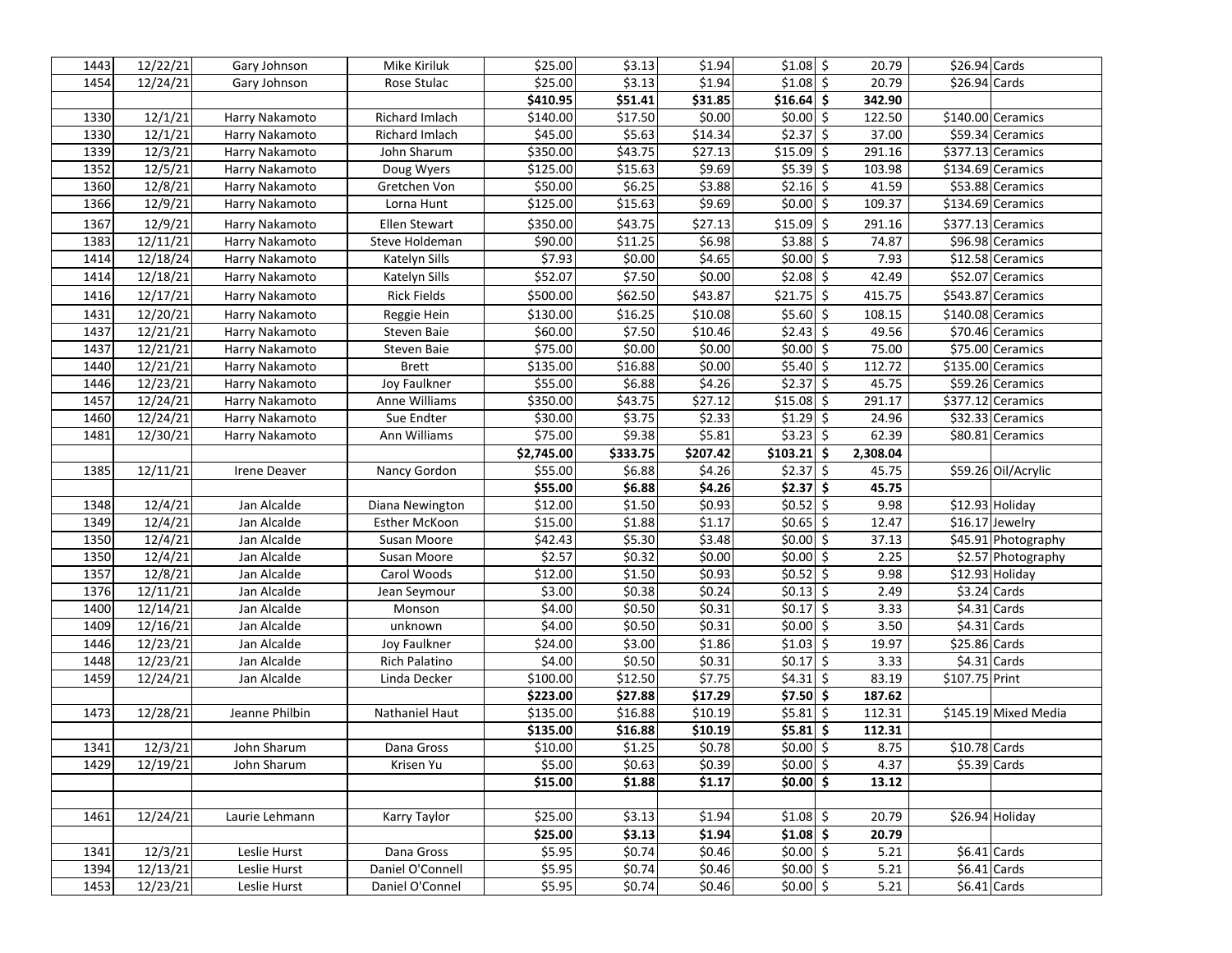|      |          |                  |                        | \$17.85    | \$2.22   | \$1.38   | $$0.00$ \$              | 15.63    |               |                      |
|------|----------|------------------|------------------------|------------|----------|----------|-------------------------|----------|---------------|----------------------|
| 1337 | 12/3/21  | Linda Swedlund   | Renetta Hayes          | \$29.51    | 53.69    | \$2.40   | \$0.0015                | 25.82    |               | \$31.91 Mixed Media  |
| 1337 | 12/3/21  | Linda Swedlund   | Renetta Hayes          | \$1.49     | \$0.19   | \$0.00   | $$0.00$ \$              | 1.30     |               | \$1.49 Mixed Media   |
| 1338 | 12/3/21  | Linda Swedlund   | Unknown                | \$70.00    | \$8.75   | \$5.43   | $$0.00$ \$              | 61.25    |               | \$75.43 Mixed Media  |
| 1346 | 12/4/21  | Linda Swedlund   | Georgina Sullivan      | \$16.00    | \$2.00   | \$1.24   | $$0.69$ \$              | 13.31    |               | \$17.24 Mixed Media  |
| 1351 | 12/5/21  | Linda Swedlund   | Jessica Hitcock        | \$32.00    | \$4.00   | \$2.48   | $$0.00$ \$              | 28.00    |               | \$34.48 Mixed Media  |
| 1354 | 12/7/21  | Linda Swedlund   | Lynn Slade             | \$65.00    | \$8.13   | \$5.04   | $$0.00$ \$              | 56.87    |               | \$70.04 Mixed Media  |
| 1362 | 12/8/21  | Linda Swedlund   | Marsha Tallmar         | \$40.00    | \$5.00   | \$3.10   | $$1.72$ $\overline{5}$  | 33.28    |               | \$43.10 Holiday      |
| 1363 | 12/8/21  | Linda Swedlund   | <b>Kelly Stevens</b>   | \$35.00    | \$4.38   | \$2.71   | $$0.00$ \$              | 30.62    |               | \$37.71 Holiday      |
| 1381 | 12/11/21 | Linda Swedlund   | Duane Papais           | \$90.00    | \$11.25  | \$6.98   | $$3.88$ $\overline{5}$  | 74.87    |               | \$96.98 Mixed Media  |
| 1398 | 12/14/21 | Linda Swedlund   | Kim Tracy              | \$70.00    | \$8.75   | \$5.43   | $$3.02$ \$              | 58.23    |               | \$75.43 Mixed Media  |
| 1403 | 12/15/21 | Linda Swedlund   | Maureen Carden         | \$31.00    | \$3.88   | \$2.40   | $$1.34$ $$$             | 25.78    |               | \$33.40 Mixed Media  |
| 1408 | 12/16/21 | Linda Swedlund   | Susan Rich             | \$15.00    | \$1.88   | \$1.16   | $$0.00$ $\sqrt{5}$      | 13.12    |               | $$16.16$ Holiday     |
| 1419 | 12/18/21 | Linda Swedlund   | Nina                   | \$16.00    | \$2.00   | \$1.23   | $$0.69$ \$              | 13.31    |               | $$17.23$ Holiday     |
| 1420 | 12/18/21 | Linda Swedlund   | Heather Wargo          | \$50.00    | \$6.25   | \$3.88   | $$2.16$ \$              | 41.59    |               | \$53.88 Mixed Media  |
| 1433 | 12/20/21 | Linda Swedlund   | Les Wargo              | \$15.00    | \$1.88   | \$1.16   | $$0.65$ \$              | 12.47    |               | \$16.16 Mixed Media  |
| 1445 | 12/22/21 | Linda Swedlund   | <b>Riley Hessler</b>   | \$16.00    | \$2.00   | \$1.24   | $$0.00$ \$              | 14.00    |               | \$17.24 Mixed Media  |
| 1465 | 12/26/21 | Linda Swedlund   | Unknown                | \$48.00    | \$6.00   | \$3.72   | $$2.07$ \$              | 39.93    |               | \$51.72 Mixed Media  |
| 1472 | 12/28/21 | Linda Swedlund   | Unknown                | \$16.00    | \$2.00   | \$1.24   | $$0.00$ \$              | 14.00    |               | \$17.24 Mixed Media  |
|      |          |                  |                        | \$656.00   | \$82.03  | \$50.84  | $$16.22$ \$             | 557.75   |               |                      |
| 1371 | 12/11/21 | Linda Webb       | Karen Aldridge         | \$145.00   | \$18.13  | \$11.24  | $$0.00$ \$              | 126.87   |               | \$156.24 Mixed Media |
| 1419 | 12/18/21 | Linda Webb       | Nina                   | \$5.00     | \$0.63   | \$0.39   | $$0.22$ \$              | 4.15     |               | $$5.39$ Cards        |
| 1432 | 12/20/21 | Linda Webb       | Al Medina              | \$85.00    | \$10.63  | \$6.59   | $$3.66$ \$              | 70.71    |               | \$91.59 Oil/Acrylic  |
|      |          |                  |                        | \$235.00   | \$29.39  | \$18.22  | $$3.88$ \$              | 201.73   |               |                      |
| 1350 | 12/4/21  | Lynn Slade       | Susan Moore            | \$85.00    | \$10.63  | \$6.59   | $$0.00\sqrt{5}$         | 74.37    |               | \$91.59 Holiday      |
| 1364 | 12/9/21  | Lynn Slade       | Paul Kozonasky         | \$325.00   | \$40.63  | \$25.19  | $$14.01$ \$             | 270.36   |               | \$350.19 Watercolor  |
| 1384 | 12/11/21 | Lynn Slade       | Adam Wood              | \$85.00    | \$10.63  | \$6.59   | $$3.66$ \$              | 70.71    |               | \$91.59 Mixed Media  |
| 1444 | 12/22/21 | Lynn Slade       | Marjorie Langdon       | \$40.00    | \$5.00   | \$3.10   | $$1.72$ $\overline{5}$  | 33.28    | \$43.10 Print |                      |
| 1475 | 12/29/21 | Lynn Slade       | Mike Kiriluk           | \$25.00    | \$3.13   | \$1.94   | $$1.08$ \$              | 20.79    |               | \$26.94 Holiday      |
|      |          |                  |                        | \$560.00   | \$70.02  | \$43.41  | $$20.47$ \$             | 469.51   |               |                      |
| 1354 | 12/7/21  | Marta Magistrali | Lynn Slade             | \$20.00    | \$2.50   | \$1.55   | $$0.00$ \$              | 17.50    |               | \$21.55 Ceramics     |
| 1397 | 12/14/21 | Marta Magistrali | <b>Allison Blansit</b> | \$15.00    | \$1.88   | \$1.16   | $$0.65$ $\sqrt{5}$      | 12.47    |               | \$16.16 Holiday      |
| 1424 | 12/19/21 | Marta Magistrali | Michael Schumann       | \$675.00   | \$84.38  | \$52.31  | $$29.09$ \$             | 561.53   |               | \$727.31 Ceramics    |
| 1428 | 12/19/21 | Marta Magistrali | Malia Paalua           | \$10.00    | \$1.25   | \$0.77   | $$0.43$ $\overline{5}$  | 8.32     |               | \$10.77 Ceramics     |
| 1434 | 12/20/21 | Marta Magistrali | Nola Thompson          | \$105.00   | \$13.13  | \$8.14   | $$0.00\sqrt{5}$         | 91.87    |               | $$113.14$ Ceramics   |
| 1454 | 12/24/21 | Marta Magistrali | Rose Stulac            | \$190.00   | \$23.75  | \$14.73  | $$8.19$ $$$             | 158.06   |               | \$204.73 Ceramics    |
| 1460 | 12/24/21 | Marta Magistrali | Sue Endter             | \$190.00   | \$23.75  | \$14.72  | $$8.19$ $$$             | 158.06   |               | \$204.72 Ceramics    |
| 1471 | 12/28/21 | Marta Magistrali | Andrea Klein           | \$50.00    | \$6.25   | \$3.88   | $$2.16$ $\overline{\$}$ | 41.59    |               | \$53.88 Ceramics     |
| 1476 | 12/29/21 | Marta Magistrali | Gail Segerstrom        | \$52.00    | \$6.50   | \$4.03   | $$2.24$ $\overline{5}$  | 43.26    |               | \$56.03 Ceramics     |
| 1478 | 12/30/21 | Marta Magistrali | Anita Hellam           | \$40.00    | \$5.00   | \$3.10   | $$1.72$ \$              | 33.28    |               | \$43.10 Ceramics     |
|      |          |                  |                        | \$1,347.00 | \$168.39 | \$104.38 | $$52.67$ \$             | 1,125.94 | \$1,451.38    |                      |
| 1395 | 12/14/21 | Mary Anderson    | David Giddens          | \$225.00   | \$28.13  | \$17.44  | $$9.70$ \$              | 187.17   |               | \$242.44 Ceramics    |
| 1402 | 12/15/21 | Mary Anderson    | <b>Rick Barlow</b>     | \$100.00   | \$15.63  | \$0.00   | $$0.00$ \$              | 84.37    |               | \$100.00 Ceramics    |
| 1402 | 12/15/21 | Mary Anderson    | <b>Rick Barlow</b>     | \$25.00    | \$0.00   | \$9.69   | $$1.00$ \$              | 24.00    |               | \$34.69 Ceramic      |
| 1437 | 12/21/21 | Mary Anderson    | Steven Baie            | \$30.00    | \$3.75   | \$2.33   | $$1.29$ $\overline{\$}$ | 24.96    |               | \$32.33 Ceramics     |
| 1456 | 12/24/21 | Mary Anderson    | Anita Hellam           | \$95.00    | \$11.88  | \$7.36   | $$4.09$ \$              | 79.03    |               | \$102.36 Ceramics    |
|      |          |                  |                        | \$475.00   | \$59.39  | \$36.82  | \$16.08\$               | 399.53   |               |                      |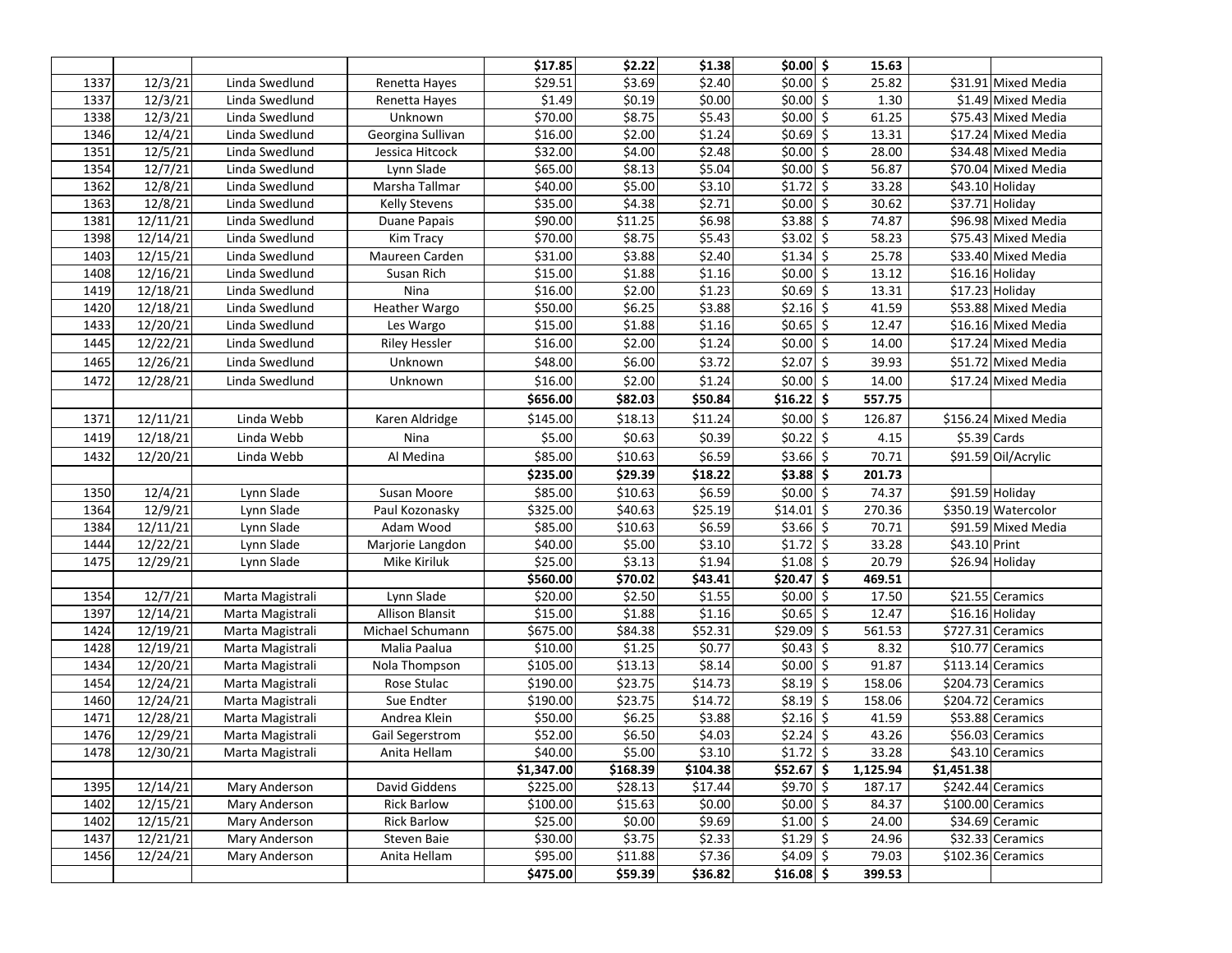| 1358 | 12/8/21  | Mary Jean St. Claire                         | Unknown              | \$4.50   | \$0.56             | \$0.35  | $$0.00$ \$                 | 3.94   |        | $$4.85$ Cards            |
|------|----------|----------------------------------------------|----------------------|----------|--------------------|---------|----------------------------|--------|--------|--------------------------|
| 1382 | 12/11/21 | Mary Jean St. Claire                         | Unknown              | \$4.50   | \$0.56             | \$0.35  | $$0.00$ \$                 | 3.94   |        | $$4.85$ Cards            |
|      |          |                                              |                      | \$9.00   | \$1.12             | \$0.70  | $$0.00$ \$                 | 7.88   |        |                          |
| 1466 | 12/26/21 | Nancy Macomber                               | Joe Gtacyk           | \$300.00 | \$37.50            | \$23.25 | $$12.93$ \$                | 249.57 |        | \$323.25 Oil/Acrylic     |
|      |          |                                              |                      | \$300.00 | \$37.50            | \$23.25 | $$12.93$ \$                | 249.57 |        |                          |
| 1375 | 12/11/21 | Pat Jennings                                 | Judi Wilson          | \$54.94  | \$8.13             | \$5.04  | $$0.00$ \$                 | 46.81  |        | \$59.98 Digital Art      |
| 1375 | 12/11/21 | Pat Jennings                                 | Judi Wilson          | \$10.06  | \$0.00             | \$0.00  | $$0.00$ \$                 | 10.06  |        | \$10.06 Digital Art      |
|      |          |                                              |                      | \$65.00  | 58.13              | \$5.04  | $$0.00 \overline{\$}$      | 56.87  |        |                          |
| 1378 | 12/11/21 | Refund for John                              |                      |          | \$0.00             | \$0.00  | \$0.00                     |        | \$0.00 |                          |
| 1393 |          | 12/13/21 or ticket #1358 entered three times |                      |          | \$0.00             | \$0.00  | $$0.00$ \$                 |        | \$0.00 |                          |
| 1364 | 12/9/21  | Reggie Hein                                  | Paul Kozonasky       | \$400.00 | \$50.00            | \$31.00 | $$17.24$ \$                | 332.76 |        | \$431.00 Mixed Media     |
|      |          |                                              |                      | \$400.00 | \$50.00            | \$31.00 | $$17.24$ \$                | 332.76 |        |                          |
| 1332 | 12/1/21  | Reversal of Charge                           | Renetta Hayes        |          | \$0.00             | \$0.00  | $$0.00$ \$                 |        |        | \$0.00 Holiday           |
| 1353 | 12/5/21  | Ron Robinson                                 | <b>Grace Classey</b> | \$425.00 | \$53.13            | \$32.94 | $$18.32$ \$                | 353.55 |        | \$457.94 Photography     |
| 1368 | 12/10/21 | Ron Robinson                                 | Rosie Ingalls        | \$325.00 | \$40.63            | \$25.19 | $\sqrt{514.01}$ \$         | 270.36 |        | \$350.19 Photography     |
|      |          |                                              |                      | \$750.00 | \$93.76            | \$58.13 | $$32.33$ \$                | 623.91 |        |                          |
| 1331 | 12/1/21  | Rosie Ingalls                                | Sifu Berchtold       | \$20.00  | \$2.50             | \$1.55  | $$0.00$ \$                 | 17.50  |        | \$21.55 Holiday          |
| 1404 | 12/15/21 | Rosie Ingalls                                | Monica Hushen        | \$20.00  | \$2.50             | \$1.55  | $$0.86$ \$                 | 16.64  |        | \$21.55 Jewelry          |
| 1412 | 12/17/21 | Rosie Ingalls                                | Angie Gisi           | \$60.00  | \$7.50             | \$4.65  | $$0.00$ \$                 | 52.50  |        | \$64.65 Holiday          |
| 1442 | 12/22/21 | Rosie Ingalls                                | Angie                | \$60.00  | \$7.50             | \$4.65  | $$2.59$ \$                 | 49.91  |        | \$64.65 Jewelry          |
| 1465 | 12/26/21 | Rosie Ingalls                                | Unknown              | \$20.00  | \$2.50             | \$1.55  | $$0.86$ \$                 | 16.64  |        | \$21.55 Jewelry          |
|      |          |                                              |                      | \$180.00 | \$22.50            | \$13.95 | $\frac{1}{54.31}$ \$       | 153.19 |        |                          |
| 1336 | 12/3/21  | Sifu Berchtold                               | Unknown              | \$8.00   | \$1.00             | \$0.62  | $$0.34$ \$                 | 6.66   |        | \$8.62 Ceramics          |
| 1336 | 12/3/21  | Sifu Berchtold                               | Unknown              | \$87.00  | \$10.88            | \$6.74  | $$3.75$ \$                 | 72.37  |        | \$93.74 Ceramics         |
| 1343 | 12/3/21  | Sifu Berchtold                               | Keith Thompson       | \$64.00  | \$8.00             | \$4.96  | $50.00$ \$                 | 56.00  |        | \$68.96 Ceramics         |
| 1345 | 12/4/21  | Sifu Berchtold                               | C. Zamora            | \$18.00  | \$2.25             | \$1.40  | $$0.78$ \$                 | 14.97  |        | \$19.40 Ceramics         |
| 1345 | 12/4/21  | Sifu Berchtold                               | C. Zamora            | \$8.00   | \$1.00             | \$0.62  | $$0.34$ \$                 | 6.66   |        | \$8.62 Holiday           |
| 1369 | 12/10/21 | Sifu Berchtold                               | Unknown              | \$36.00  | \$4.50             | \$2.79  | $$1.55$ \$                 | 29.95  |        | \$38.79 Ceramic          |
| 1405 | 12/15/21 | Sifu Berchtold                               | <b>Nicky Alpers</b>  | \$35.00  | \$4.38             | \$2.71  | $$1.51$ \$                 | 29.11  |        | \$37.71 Ceramics         |
| 1406 | 12/15/21 | Sifu Berchtold                               | Marta Magistrali     | \$38.00  | \$4.75             | \$2.95  | $$0.00$ \$                 | 33.25  |        | \$40.95 Ceramics         |
| 1428 | 12/19/21 | Sifu Berchtold                               | Malia Paalua         | \$9.00   | \$1.13             | \$0.70  | $\vert \xi 0.39 \vert \xi$ | 7.48   |        | \$9.70 Ceramics          |
| 1445 | 12/22/21 | Sifu Berchtold                               | <b>Riley Hessler</b> | \$9.00   | \$1.13             | \$0.70  | $$0.00$ \$                 | 7.87   |        | \$9.70 Ceramics          |
| 1461 | 12/24/21 | Sifu Berchtold                               | Karry Taylor         | \$36.00  | \$4.50             | \$2.79  | $$1.55$ \$                 | 29.95  |        | \$38.79 Ceramics         |
| 1463 | 12/26/21 | Sifu Berchtold                               | unknown              | \$28.00  | \$3.50             | \$2.17  | $$0.00$ \$                 | 24.50  |        | \$30.17 Ceramics         |
| 1470 | 12/28/21 | Sifu Berchtold                               | Eve Donofrio         | \$12.00  | \$1.50             | \$0.93  | $\frac{1}{50.52}$ \$       | 9.98   |        | \$12.93 Ceramics         |
| 1474 | 12/28/21 | Sifu Berchtold                               | Unknown              | \$9.00   | $\overline{$}1.13$ | \$0.70  | $$0.00$ \$                 | 7.87   |        | \$9.70 Ceramics          |
| 1476 | 12/29/21 | Sifu Berchtold                               | Gail Segerstrom      | \$51.00  | \$6.38             | 53.95   | $$2.20$ \$                 | 42.42  |        | \$54.95 Ceramics         |
| 1479 | 12/30/21 | Sifu Berchtold                               | Cooky Gordon         | \$18.00  | \$2.25             | \$1.40  | $$0.00$ \$                 | 15.75  |        | \$19.40 Ceramics         |
|      |          |                                              |                      | \$466.00 | \$58.28            | \$36.12 | $$12.93$ \$                | 394.79 |        |                          |
|      |          |                                              |                      |          |                    |         |                            |        |        |                          |
| 1347 | 12/4/21  | <b>Steel Dog Metal Works</b>                 | Duncan Silva         | \$36.00  | \$4.50             | \$2.79  | $$0.00$ \$                 | 31.50  |        | \$38.79 Holiday          |
| 1388 | 12/12/20 | <b>Steel Dog Metal Works</b>                 | Linda Goldemberg     | \$45.00  | \$5.63             | \$3.49  | $$1.94$ \$                 | 37.43  |        | \$48.49 Metal Sculpture  |
| 1424 | 12/19/21 | <b>Steel Dog Metal Works</b>                 | Michael Schumann     | \$55.00  | \$6.88             | \$4.26  | $$2.37$ \$                 | 45.75  |        | \$59.26 Metal Sculpture  |
| 1427 | 12/19/21 | <b>Steel Dog Metal Works</b>                 | Teri Kessler         | \$45.00  | \$5.63             | \$0.77  | $$1.83$ \$                 | 37.54  |        | \$45.77 Metal Sculpture  |
| 1433 | 12/20/21 | <b>Steel Dog Metal Works</b>                 | Les Wargo            | \$375.00 | \$46.88            | \$29.07 | $$16.16$ \$                | 311.96 |        | \$404.07 Metal Sculpture |
| 1450 | 12/23/21 | <b>Steel Dog Metal Works</b>                 | Elllen Stewart       | \$175.00 | \$21.88            | \$13.56 | $$7.54$ $\overline{\$}$    | 145.58 |        | \$188.56 Metal Sculpture |
| 1471 | 12/28/21 | <b>Steel Dog Metal Works</b>                 | Andrea Klein         | \$45.00  | \$5.63             | \$3.29  | $$1.93$ $$$                | 37.44  |        | \$48.29 Metal Sculpture  |
| 1481 | 12/30/21 | <b>Steel Dog Metal Works</b>                 | Ann Williams         | \$186.00 | \$23.25            | \$14.42 | $$8.02$ \$                 | 154.73 |        | \$200.42 Metal Sculpture |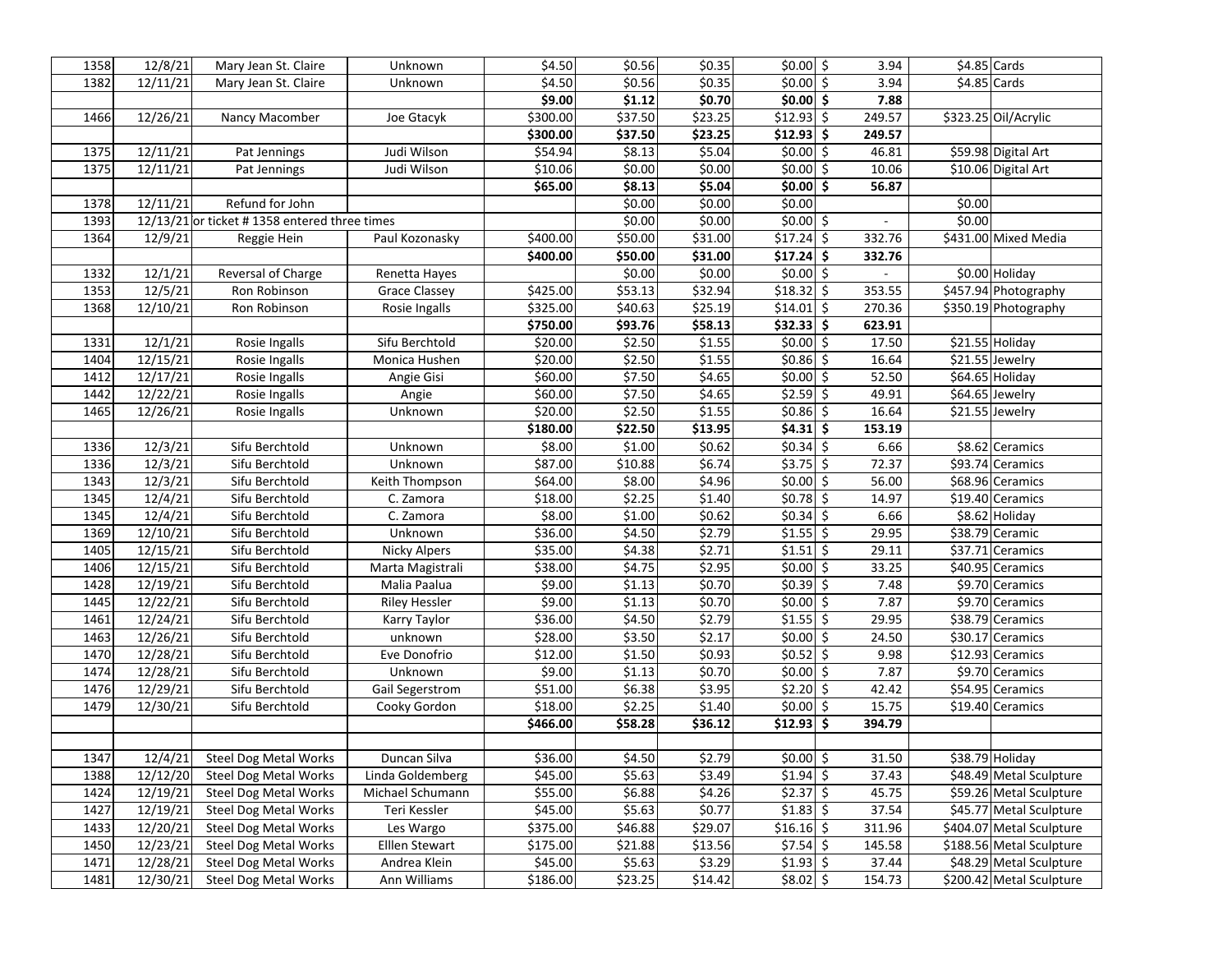|      |          |                          |                            | \$962.00    | \$120.28   | 571.65     | $$39.79$ \$             | 801.93                   |               |                             |
|------|----------|--------------------------|----------------------------|-------------|------------|------------|-------------------------|--------------------------|---------------|-----------------------------|
| 1379 | 12/11/21 | Stephy Long              | Glenn Hecox                | \$40.00     | \$5.00     | \$3.10     | $$1.72$ \$              | 33.28                    | \$43.10 Print |                             |
|      |          |                          |                            | \$40.00     | \$5.00     | \$3.10     | $$1.72$ \$              | 33.28                    |               |                             |
| 1451 | 12/23/21 | <b>VOID</b>              |                            |             | \$0.00     | \$0.00     | $$0.00$ \$              |                          | \$0.00        |                             |
| 1452 | 12/23/21 | VOID                     |                            |             | \$0.00     | \$0.00     | $$0.00$ \$              | $\overline{\phantom{a}}$ | \$0.00        |                             |
| 1331 | 12/1/21  | <b>Wild Hare Designs</b> | Sifu Berchtold             | \$44.00     | \$5.50     | \$3.41     | $$0.00$ \$              | 38.50                    |               | \$47.41 Jewelry             |
| 1335 | 12/3/21  | Wild Hare Designs        | Angie May                  | \$46.00     | \$5.75     | \$3.57     | $$1.98$ \$              | 38.27                    |               | $\overline{$49.57}$ Jewelry |
| 1343 | 12/3/21  | <b>Wild Hare Designs</b> | Keith Thompson             | \$104.00    | \$13.00    | \$8.06     | $$0.00$ \$              | 91.00                    |               | \$112.06 Jewelry            |
| 1350 | 12/4/21  | Wild Hare Designs        | Susan Moore                | \$58.00     | \$7.25     | \$4.50     | $$0.00$ \$              | 50.75                    |               | \$62.50 Jewelry             |
| 1355 | 12/7/21  | <b>Wild Hare Designs</b> | Robin Mar                  | \$71.00     | \$8.88     | \$5.50     | $$3.06$ \$              | 59.06                    |               | \$76.50 Holiday             |
| 1369 | 12/10/21 | Wild Hare Designs        | Unknown                    | \$30.00     | \$3.75     | \$2.33     | $$1.29$ \$              | 24.96                    |               | \$32.33 Jewelry             |
| 1372 | 12/11/21 | Wild Hare Designs        | Karl Depolo                | \$40.00     | \$5.00     | \$3.10     | $$0.00$ \$              | 35.00                    |               | \$43.10 Jewelry             |
| 1380 | 12/11/21 | Wild Hare Designs        | Gabrielle Costa            | \$36.00     | \$4.50     | \$2.79     | $$0.00$ \$              | 31.50                    |               | \$38.79 Jewelry             |
| 1387 | 12/12/20 | <b>Wild Hare Designs</b> | Tricia Dunlap              | \$42.00     | \$5.25     | \$3.26     | $$1.81$ \$              | 34.94                    |               | \$45.26 Jewelry             |
| 1392 | 12/12/21 | <b>Wild Hare Designs</b> | <b>Twain Harte Gallery</b> | \$46.00     | \$5.75     | \$3.57     | $$0.00$ \$              | 40.25                    |               | \$49.57 Jewelry             |
| 1400 | 12/14/21 | Wild Hare Designs        | Monson                     | \$80.00     | \$10.00    | \$6.20     | $$3.45$ \$              | 66.55                    |               | \$86.20 Jewelry             |
| 1404 | 12/15/21 | Wild Hare Designs        | Monica Hushen              | \$16.00     | \$2.00     | \$1.24     | $$0.69$ \$              | 13.31                    |               | \$17.24 Jewelry             |
| 1409 | 12/16/21 | Wild Hare Designs        | Unknown                    | \$28.00     | \$3.50     | \$2.17     | $$0.00$ \$              | 24.50                    |               | \$30.17 Jewelry             |
| 1411 | 12/17/21 | Wild Hare Designs        | Mara Thrapp                | \$42.00     | \$5.25     | \$3.25     | $$1.81$ \$              | 34.94                    |               | \$45.25 Jewelry             |
| 1420 | 12/18/21 | <b>Wild Hare Designs</b> | <b>Heather Wargo</b>       | \$20.00     | \$2.50     | \$1.55     | $$0.86$ \$              | 16.64                    |               | \$21.55 Holiday             |
| 1421 | 12/19/21 | Wild Hare Designs        | Molly Benincasa            | \$30.00     | \$3.75     | \$2.33     | $$1.29$ $\overline{\$}$ | 24.96                    |               | \$32.33 Jewelry             |
| 1424 | 12/19/21 | <b>Wild Hare Designs</b> | Michael Schumann           | \$30.00     | \$3.75     | \$2.33     | $$1.29$ \$              | 24.96                    |               | \$32.33 Jewelry             |
| 1447 | 12/23/21 | Wild Hare Designs        | Jan Horyford               | \$79.00     | \$9.88     | \$6.12     | $$0.00$ \$              | 69.12                    |               | \$85.12 Jewelry             |
| 1448 | 12/23/21 | Wild Hare Designs        | Rich Palatino              | \$114.00    | \$14.25    | \$8.84     | $$4.91$ $$$             | 94.84                    |               | \$122.84 Jewelry            |
| 1455 | 12/24/21 | Wild Hare Designs        | Ridge Schneiden            | \$36.00     | \$4.50     | \$2.79     | $$1.55$ \$              | 29.95                    |               | \$38.79 Jewelry             |
| 1457 | 12/24/21 | Wild Hare Designs        | Anne Williams              | \$64.00     | \$8.00     | \$4.96     | $$2.76$ \$              | 53.24                    |               | \$68.96 Jewelry             |
| 1461 | 12/24/21 | <b>Wild Hare Designs</b> | Karry Taylor               | \$24.00     | \$3.00     | \$1.86     | $$1.03$ \$              | 19.97                    |               | \$25.86 Jewelry             |
| 1462 | 12/26/21 | Wild Hare Designs        | unknown                    | \$44.00     | \$5.50     | \$3.41     | $$0.00$ \$              | 38.50                    |               | \$47.41 Jewelry             |
| 1467 | 12/26/21 | Wild Hare Designs        | Gail Gregou                | \$44.00     | \$5.50     | \$3.41     | $$1.90$ \$              | 36.60                    |               | \$47.41 Jewelry             |
| 1468 | 12/27/21 | <b>Wild Hare Designs</b> | Rachel                     | \$72.00     | \$9.00     | \$5.58     | $$0.00$ \$              | 63.00                    |               | \$77.58 Jewelry             |
| 1469 | 12/27/21 | Wild Hare Designs        | Rachel                     | \$20.00     | \$2.50     | \$1.55     | $$0.00$ \$              | 17.50                    |               | \$21.55 Jewelry             |
| 1480 | 12/30/21 | <b>Wild Hare Designs</b> | Unknown                    | \$2.50      | \$0.31     | \$0.19     | $\frac{1}{50.00}$ \$    | 2.19                     |               | \$2.69 Holiday              |
| 1482 | 12/31/21 | <b>Wild Hare Designs</b> | Unknown                    | \$20.00     | \$2.50     | \$1.55     | $$0.00$ \$              | 17.50                    |               | \$21.55 Jewelry             |
| 1484 | 12/31/21 | <b>Wild Hare Designs</b> | Justine Gallant            | \$30.00     | \$3.75     | \$2.33     | $$1.29$ \$              | 24.96                    |               | \$32.33 Jewelry             |
|      |          |                          |                            | \$1,312.50  | \$164.07   | \$101.72   | $$30.99$ \$             | 1,117.44                 |               |                             |
|      |          |                          |                            |             |            |            |                         |                          |               |                             |
|      |          |                          |                            | \$14,923.96 | \$1,676.81 | \$1,146.57 |                         | $$467.38$$ \$ 12,779.77  | \$16,070.53   |                             |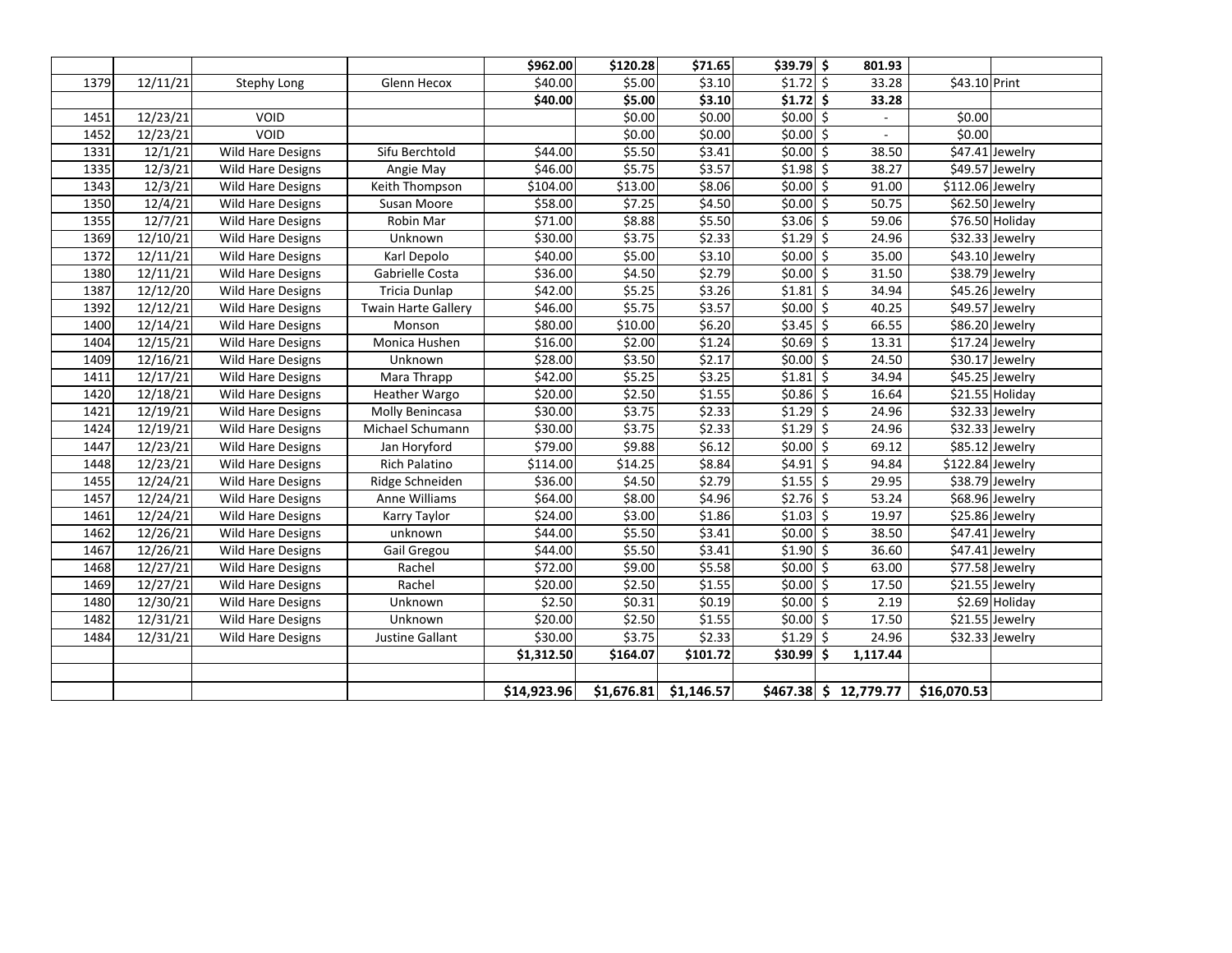| Charge                     |         |
|----------------------------|---------|
|                            |         |
| Cash                       |         |
| Charge                     |         |
| Charge                     |         |
| <b>RAD</b>                 |         |
| Charge                     |         |
| Charge                     |         |
| Charge                     | 2 items |
| $\overline{\mathsf{Cash}}$ |         |
| Charge                     |         |
| Charge                     |         |
| Charge                     |         |
| Charge                     |         |
| Charge                     |         |
| Charge                     | 2 items |
| Charge                     | 6 items |
| Charge                     |         |
|                            |         |
| Charge                     |         |
| Charge                     |         |
|                            |         |
| Cash                       |         |
|                            |         |
| Charge                     | 8 items |
| $\overline{\textsf{Cash}}$ |         |
| Charge                     |         |
| Cash                       |         |
| Charge                     |         |
|                            |         |
| <b>RAD</b>                 |         |
| Charge                     |         |
| Charge                     |         |
| Charge                     | 2 items |
| Cash                       |         |
|                            |         |
| Charge                     | 7 items |
| Charge                     | 3 items |
| Charge                     | 2 items |
| Cash                       |         |
| <b>RAD</b>                 |         |
| $\overline{\text{Cash}}$   | 4 items |
| Charge<br>Charge           |         |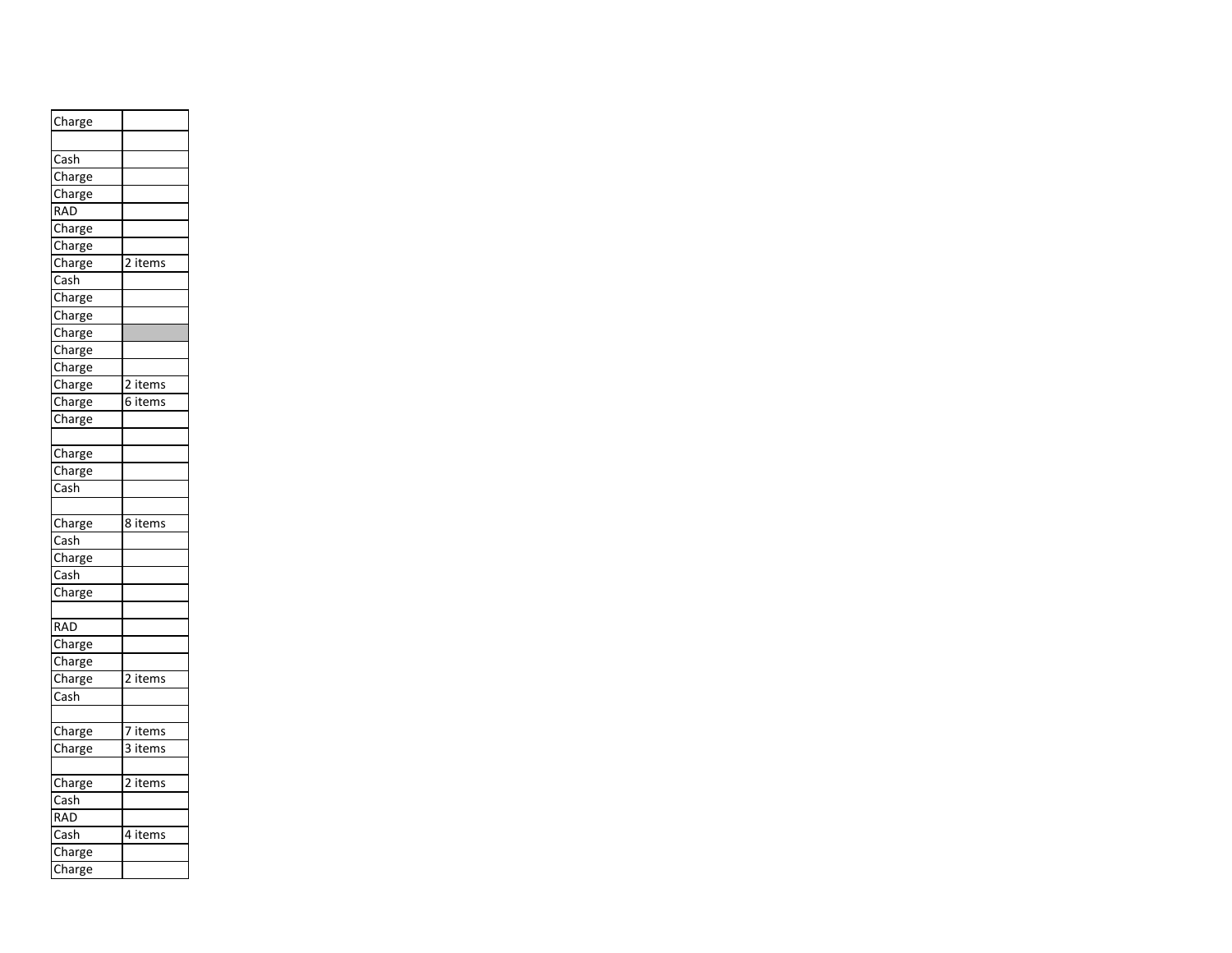| Cash                                |         |
|-------------------------------------|---------|
| $\overline{\mathsf{Cash}}$          |         |
|                                     |         |
|                                     |         |
| Cash<br>Charge                      |         |
|                                     |         |
| RAD                                 | 2 items |
| Charge                              |         |
|                                     |         |
|                                     |         |
| Charge                              |         |
| Cash                                |         |
| Charge                              |         |
|                                     |         |
|                                     |         |
| Cash                                |         |
| $\overline{\mathsf{Cash}}$          |         |
|                                     |         |
|                                     |         |
| Charge                              |         |
| Charge                              |         |
| RAD                                 |         |
| Charge                              |         |
|                                     |         |
|                                     |         |
| Cash                                |         |
| Cash                                |         |
|                                     |         |
| $\overline{\mathsf{Cash}}$          |         |
| $\overline{\mathsf{Cash}}$          |         |
|                                     |         |
|                                     |         |
| Cash                                |         |
| $\overline{\mathsf{Cash}}$          |         |
| Charge                              |         |
| Charge                              |         |
|                                     |         |
| Charge                              |         |
| $\overline{\overline{\text{Cash}}}$ |         |
| Charge                              |         |
| $\overline{\mathsf{Cash}}$          |         |
| Charge                              |         |
|                                     |         |
| Charge                              |         |
| $\overline{\mathsf{Cash}}$          |         |
| Cash                                |         |
| Charge                              |         |
|                                     |         |
| Charge                              |         |
|                                     |         |
| Charge                              |         |
| Charge                              |         |
| Charge                              |         |
|                                     |         |
| Charge                              |         |
| RAD                                 |         |
| —<br>Charge                         |         |
| harge:                              |         |
|                                     |         |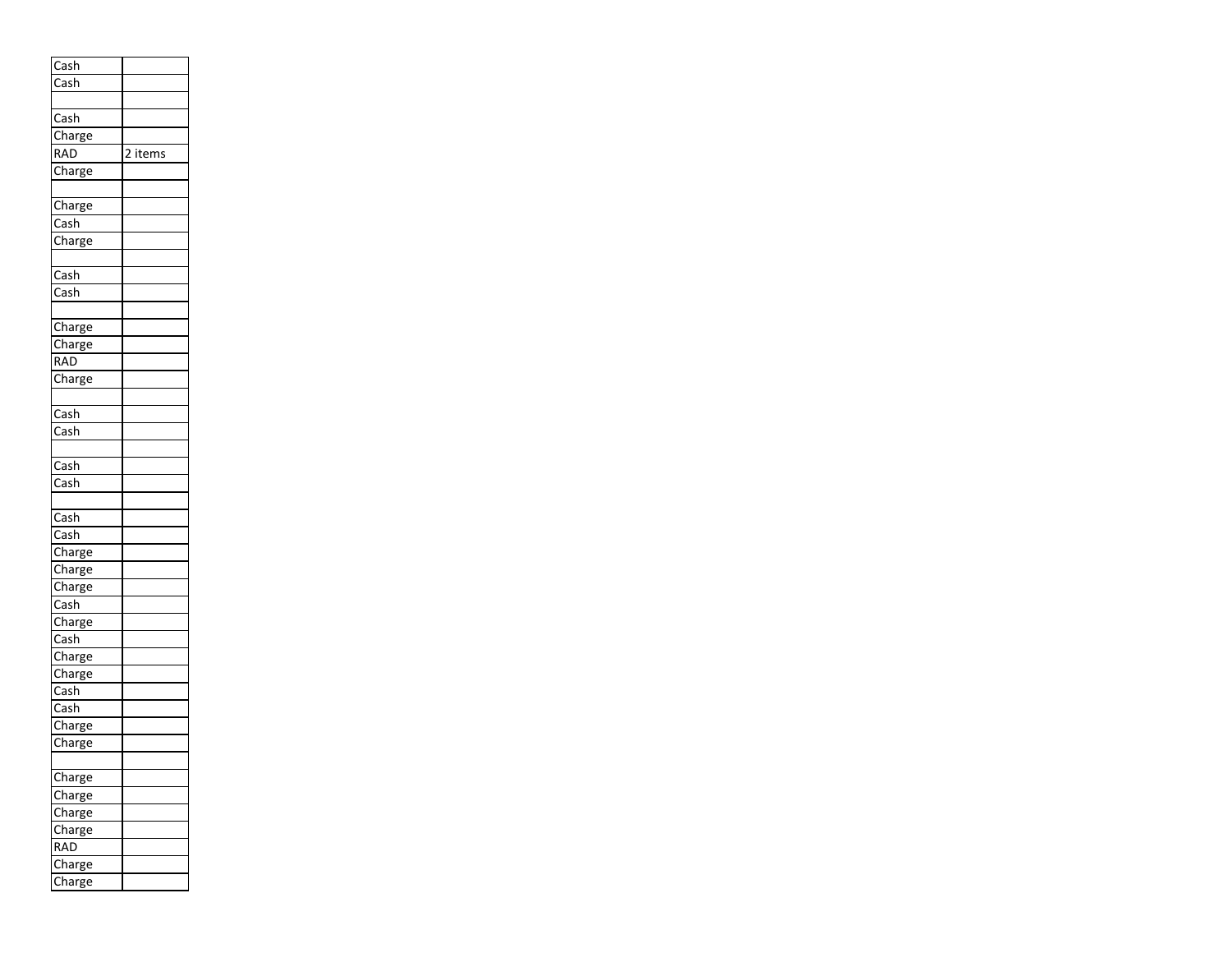| Charge                   |            |
|--------------------------|------------|
| Charge                   |            |
|                          |            |
| RAD                      |            |
| Charge                   |            |
| Charge                   |            |
| Charge                   |            |
| Charge                   |            |
| Cash                     |            |
| Charge                   |            |
| Charge                   |            |
| <b>RAD</b>               |            |
| Charge                   |            |
|                          |            |
| Charge                   |            |
|                          | 3<br>items |
| Charge<br>Charge<br>Cash |            |
|                          |            |
| Charge<br>Charge         | resale #   |
|                          |            |
| Charge                   |            |
| Charge                   |            |
| Charge                   |            |
|                          |            |
| Charge                   |            |
|                          |            |
| Charge                   |            |
| Charge                   |            |
| RAD                      |            |
|                          |            |
| Cash<br>Charge           |            |
| Charge                   |            |
| Charge                   |            |
| $\overline{\text{Cash}}$ |            |
| Charge                   | 2 items    |
| Change                   |            |
| Charge                   |            |
|                          |            |
| Charge                   |            |
|                          |            |
| Cash                     |            |
| Cash                     |            |
|                          |            |
|                          |            |
| harge:                   |            |
|                          |            |
| ash                      |            |
|                          |            |
| ash                      |            |
| ash                      |            |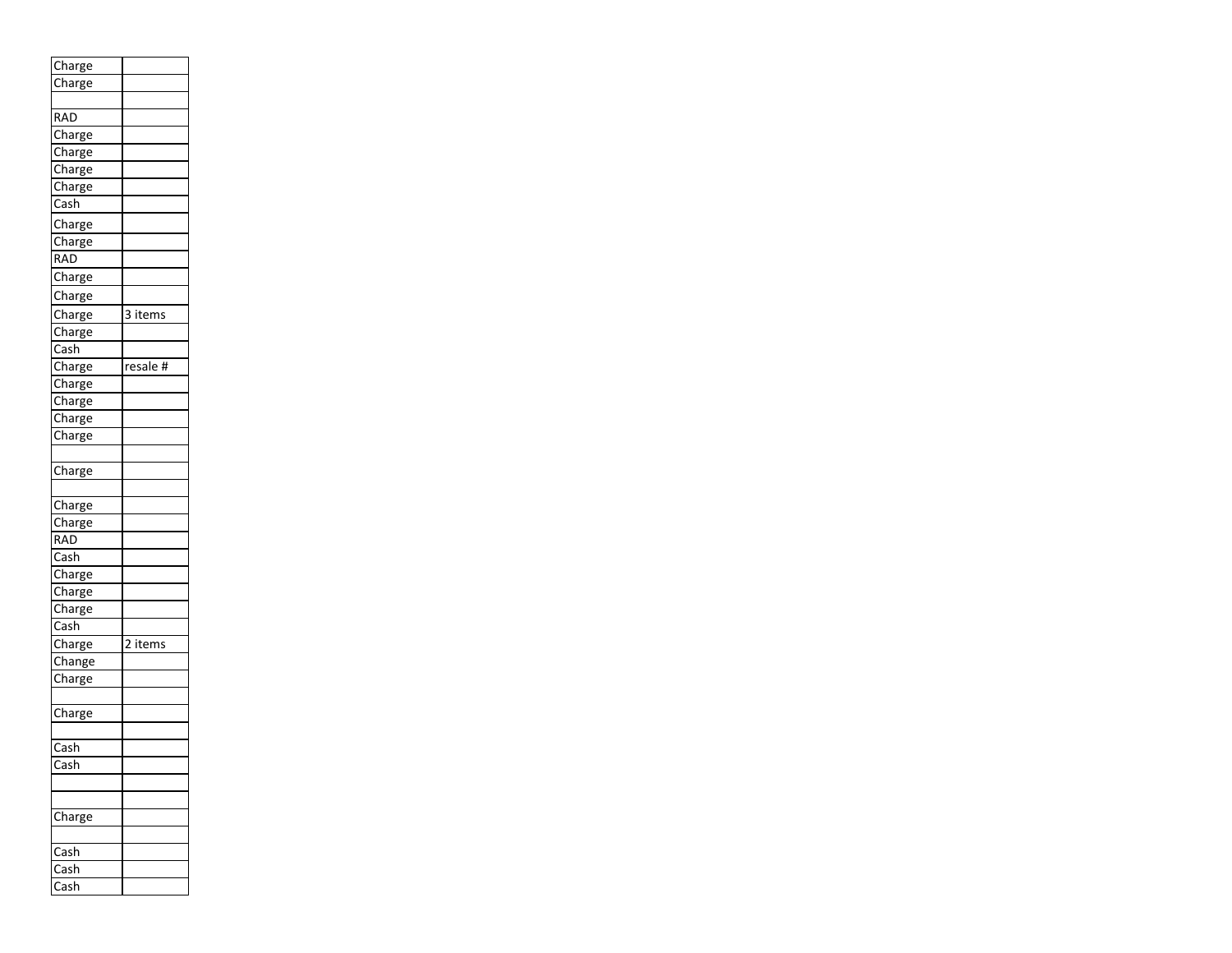| RAD                                | $\overline{2}$ items |
|------------------------------------|----------------------|
| Cash                               |                      |
| Cash                               |                      |
| Charge                             |                      |
| <b>RAD</b>                         | 2 items              |
| <b>RAD</b>                         |                      |
| Charge                             |                      |
| <b>RAD</b>                         |                      |
| Charge                             |                      |
| Charge                             |                      |
| Charge                             | 2 items              |
| Cash                               |                      |
| Charge<br>Charge                   |                      |
|                                    |                      |
| Charge<br>$\overline{\text{Cash}}$ |                      |
|                                    |                      |
| Charge<br>$\overline{\text{Cash}}$ | 3 items              |
|                                    |                      |
|                                    |                      |
| <b>RAD</b>                         |                      |
| Charge                             |                      |
| Charge                             |                      |
|                                    |                      |
| <b>RAD</b>                         |                      |
| Charge                             |                      |
| Charge                             |                      |
| Charge                             |                      |
| Charge                             |                      |
|                                    |                      |
| <b>RAD</b>                         |                      |
| Charge                             |                      |
| Charge                             |                      |
| Charge                             |                      |
| Cash                               | 2 items              |
| Charge                             |                      |
| Charge<br>Charge                   |                      |
|                                    |                      |
| Charge<br>Charge                   |                      |
|                                    |                      |
|                                    |                      |
| harge:<br><b>RAD</b>               |                      |
|                                    |                      |
| Charge                             |                      |
| .<br>Charge                        |                      |
| harge:                             |                      |
|                                    |                      |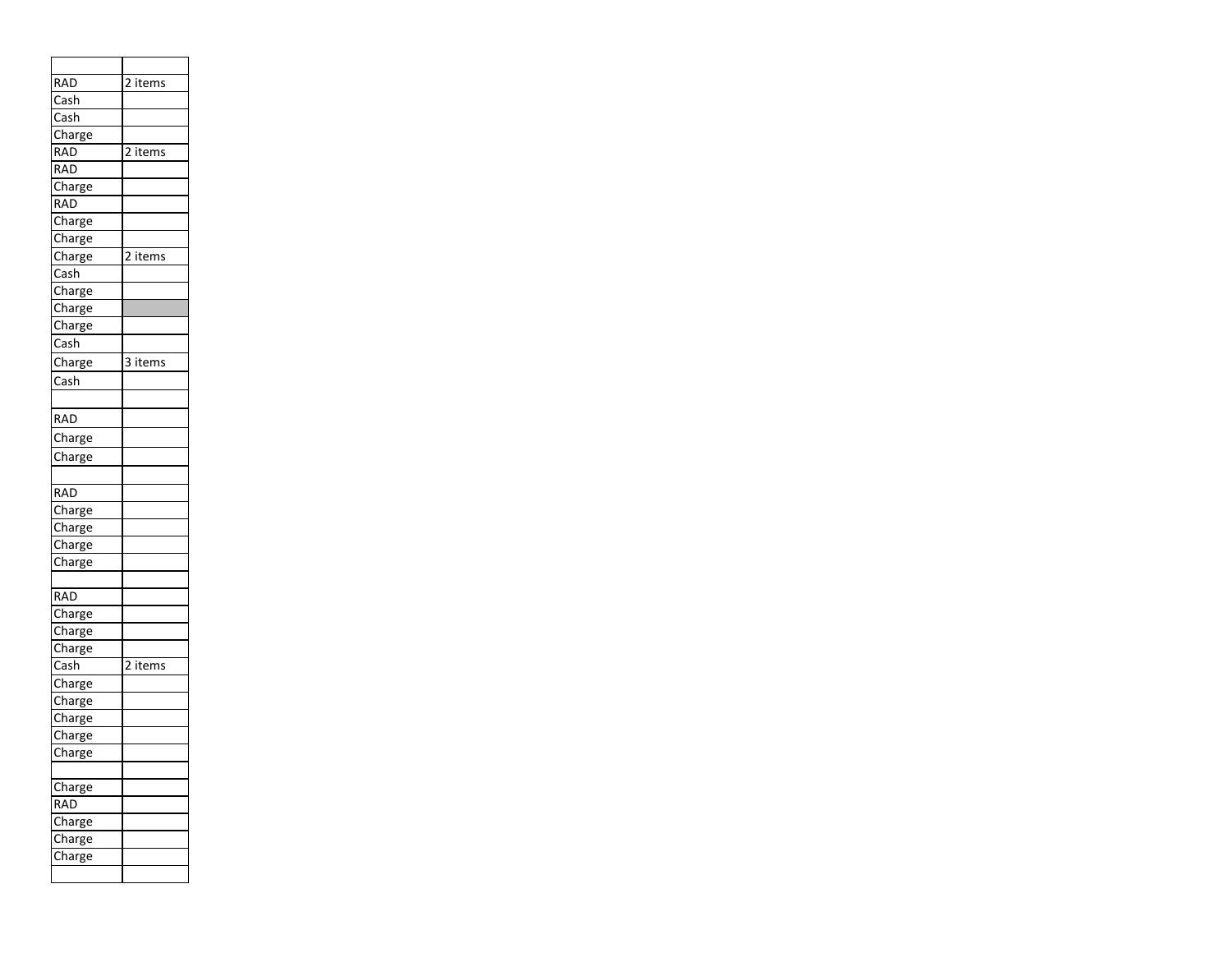| .<br>Cash                  |         |
|----------------------------|---------|
| $\overline{\mathsf{Cash}}$ |         |
|                            |         |
| Charge                     |         |
|                            |         |
| <b>RAD</b>                 |         |
|                            |         |
| $\overline{\mathsf{Cash}}$ |         |
|                            |         |
|                            |         |
|                            |         |
| Charge                     |         |
|                            |         |
|                            | 19.81   |
| Charge                     |         |
| Charge                     |         |
|                            |         |
| RAD                        |         |
| Charge                     | 2 items |
| Cash                       | 3 items |
|                            |         |
| Charge                     | 3 items |
| Charge                     |         |
|                            |         |
| Charge                     |         |
| Charge                     | 2 items |
| $\overline{\text{RAD}}$    |         |
| Charge                     |         |
| Charge                     |         |
| Charge                     |         |
| Charge                     |         |
| <b>RAD</b>                 |         |
|                            |         |
| Charge<br>Cash             |         |
| Charge                     |         |
|                            | 2 items |
| $\overline{\text{Cash}}$   |         |
| Charge                     |         |
| Cash                       |         |
| Charge                     |         |
| $\overline{\mathsf{Cash}}$ |         |
|                            |         |
|                            |         |
| $\overline{\mathsf{Cash}}$ |         |
| Charge                     |         |
| Charge                     |         |
| Charge                     |         |
| Charge                     |         |
|                            |         |
| Charge                     |         |
| Charge                     |         |
| Charge                     |         |